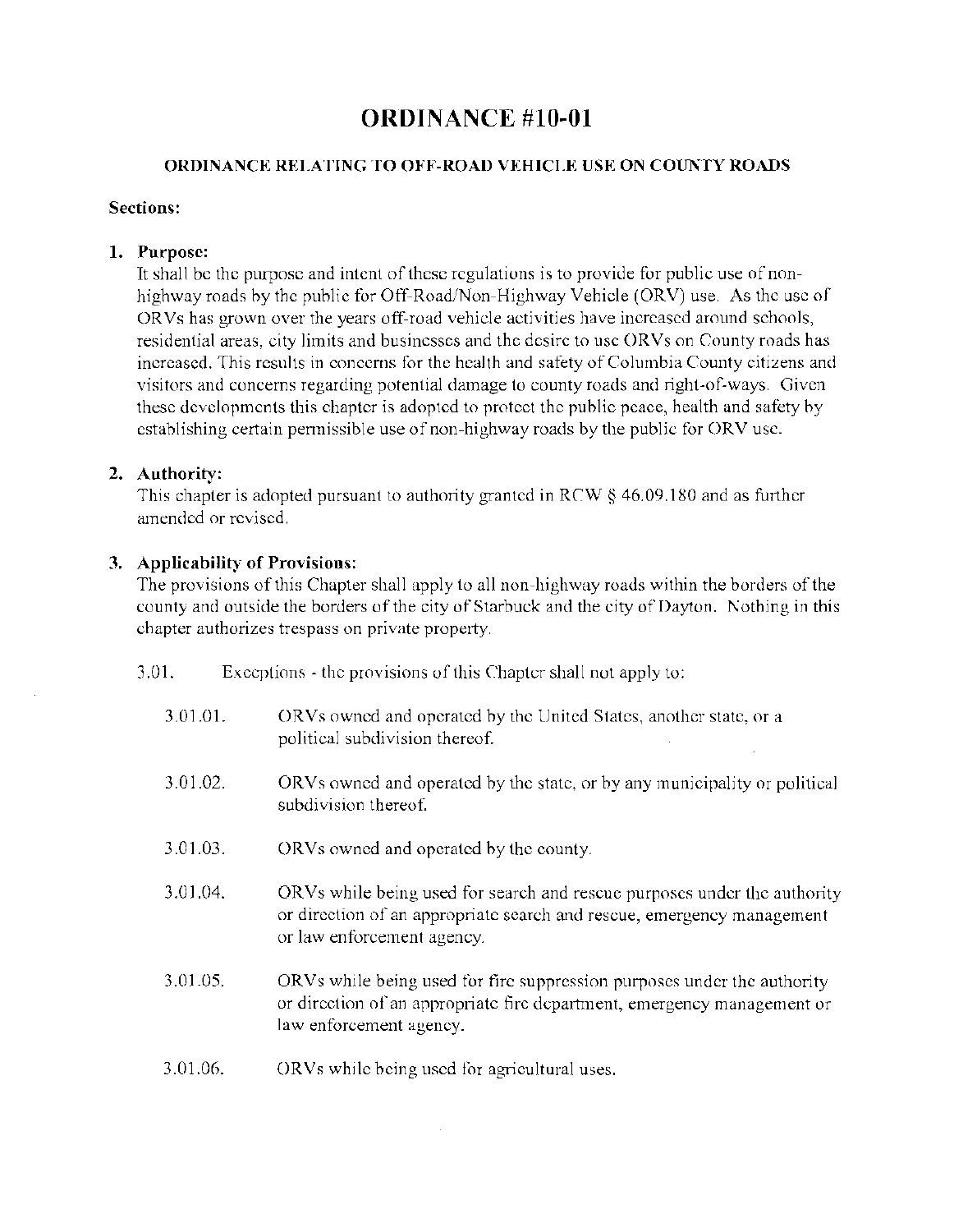3.0107. Fork lifts operated during daylight hours adjacent to and within one hundred feet of warehouses which they serve.

#### **4. Definitions:**

As used in this chapter the following words and phrases have the designated meanings unless a different meaning is expressly provided or the context otherwise indicates:

- 4.01. "Agricultural Activities" for the purpose of this chapter only, means agricultural uses and practices currently existing or legally allowed pursuant to the Columbia County Zoning Ordinance in rural and/or agricultural lands, including, but not limited to: Producing, breeding, or increasing agricultural products or livestock; allowing land used for agricultural activities to lie fallow in which it is plowed and tilled but left unseeded; allowing land used for agricultural activities to lie dormant as a result of adverse agricultural market conditions; allowing land used for agricultural activities to lie dormant because the land is enrolled in a local, state, or federal conservation program, or the land is subject to a conservation easement; conducting agricultural and livestock operations; maintaining, repairing, and replacing agricultural and livestock equipment; maintaining, repairing, and replacing agricultural and livestock facilities.
- 4.02 "Highway," for the purpose of this chapter only, means the entire width between the boundary lines of every roadway publicly maintained by the state department of transportation or any county or city with funding from the motor vehicle fund. A highway is generally capable of travel by a conventional two-wheel drive passenger automobile during most of the year and in use by such vehicles.
- 4.03. "Non-highway road" means any road owned or managed by a public agency or any private road for which the owner has granted an easement for public use for which appropriations from the motor vehicle fund were not used for (a) original construction or reconstruction in the last twenty-five years; or (b) maintenance in the last four years and for which the County has designated for use by ORVs.

#### 4.04. "Off-road/non-highway vehicle" (ORV)

Means any non-licensed, motorized vehicle manufactured primarily for recreational non-highway travel on anyone or more of the following: land, water, snow, ice, marsh, swampland and other natural terrain. Such vehicles include but are not limited to: off-road vehicles, two-, three- four-, or six-wheel vehicles, motorcycles, trail bikes, four-wheel drive vehicles, dune buggies, amphibious vehicles, ground effects or air cushion vehicles and any other means of land transportation deriving from any source other than muscle or wind.

Off-road/non-highway vehicle

4.04.01 Exclusions

4.04.01.a. Any vehicle designed primarily for travel on, over, or in the water,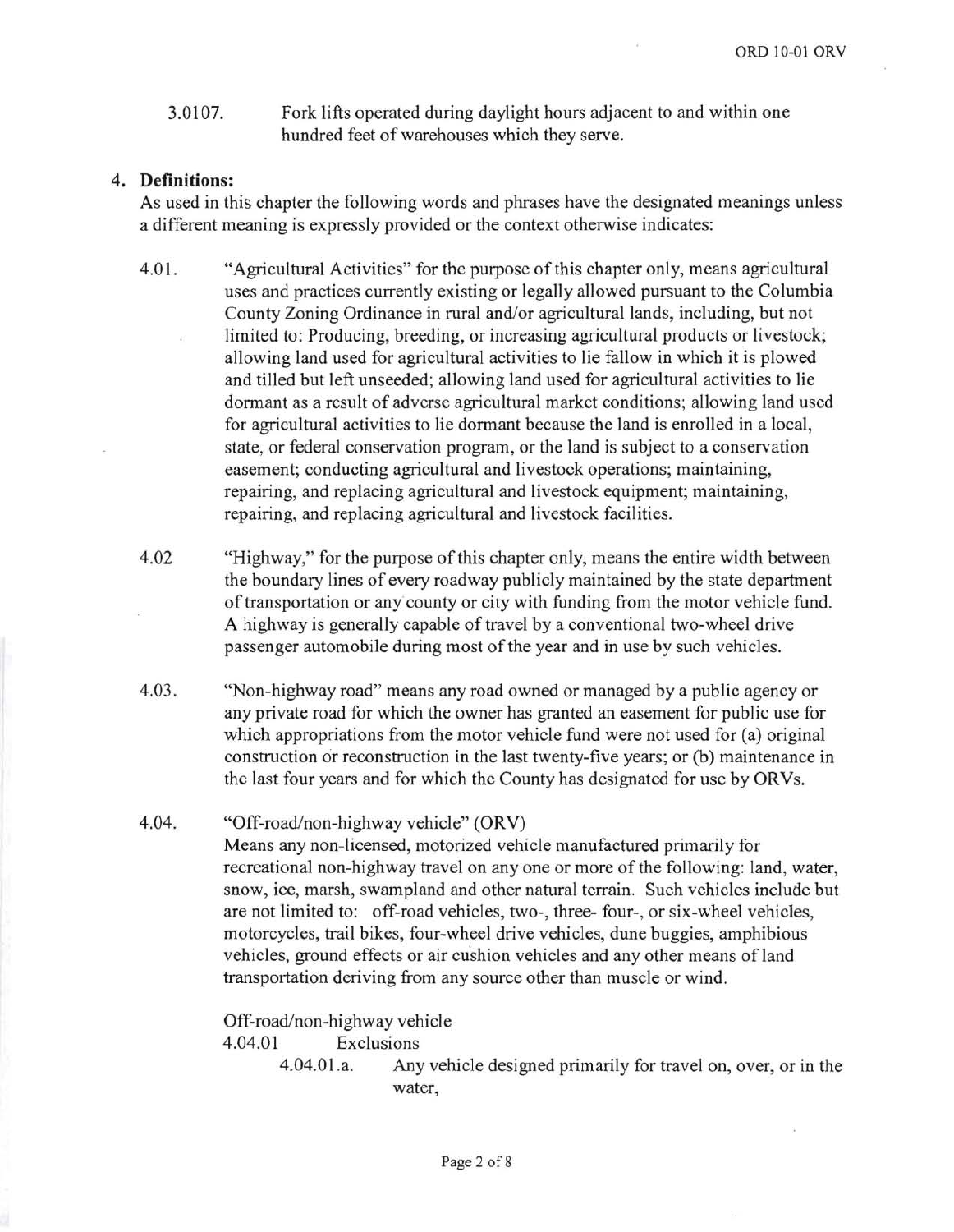- 4.04.01.b. Snowmobiles,
- 4.04.0l.c. Military vehicles,
- 4.04.01.d. Dune Buggies,
- 4.04.01.e. Go Carts.
- 4.04.01.f. Golf Carts,
- 4.04.0l.g. Homemade/Kit unlicensed vehicles,
- 4.04.01.h. Rally/Race cars,
- 4.04.01.i. Any vehicle eligible for a motor vehicle fuel tax exemption or rebate under chapter 82.36 RCW while an exemption or rebate is claimed. This exception includes but is not limited to farm, construction, and logging vehicles.
- 4.05. "Operator"

Each person who operates, or is in physical control of, any ORV on non-highway roads.

## 4.06. "Owner"

Person(s) other than lien holder, having an interest in or title to an ORV and entitled to the use or possession thereof.

4.07. "Person"

Any individual, firm, partnership, association, corporation or entity.

## 5. Operation of ORVs in the County.

Except as otherwise provided in this chapter, and subject to the requirements of this chapter and applicable state and federal law, it is lawful to operate an ORV upon county designated non-highway roads.

## 6. Operating of ORVs in county – regulations.

- 6.01. Operators must comply with all federal state and county regulations including but not limited to:
	- 6.01.01. No person under the age of 16 may operate an ORV pursuant to this chapter.
	- 6.01.02. No person without a valid operators license required pursuant to Chapter 46.61 RCW may operate an ORV pursuant to this chapter.
	- 6.01.03. Compliance with Chapter 46.09 RCW, Off-Road and Nonhighway Vehicles law as amended.
	- 6.01.04. Compliance with Chapter 46.61 RCW, Rules of the Road law as amended.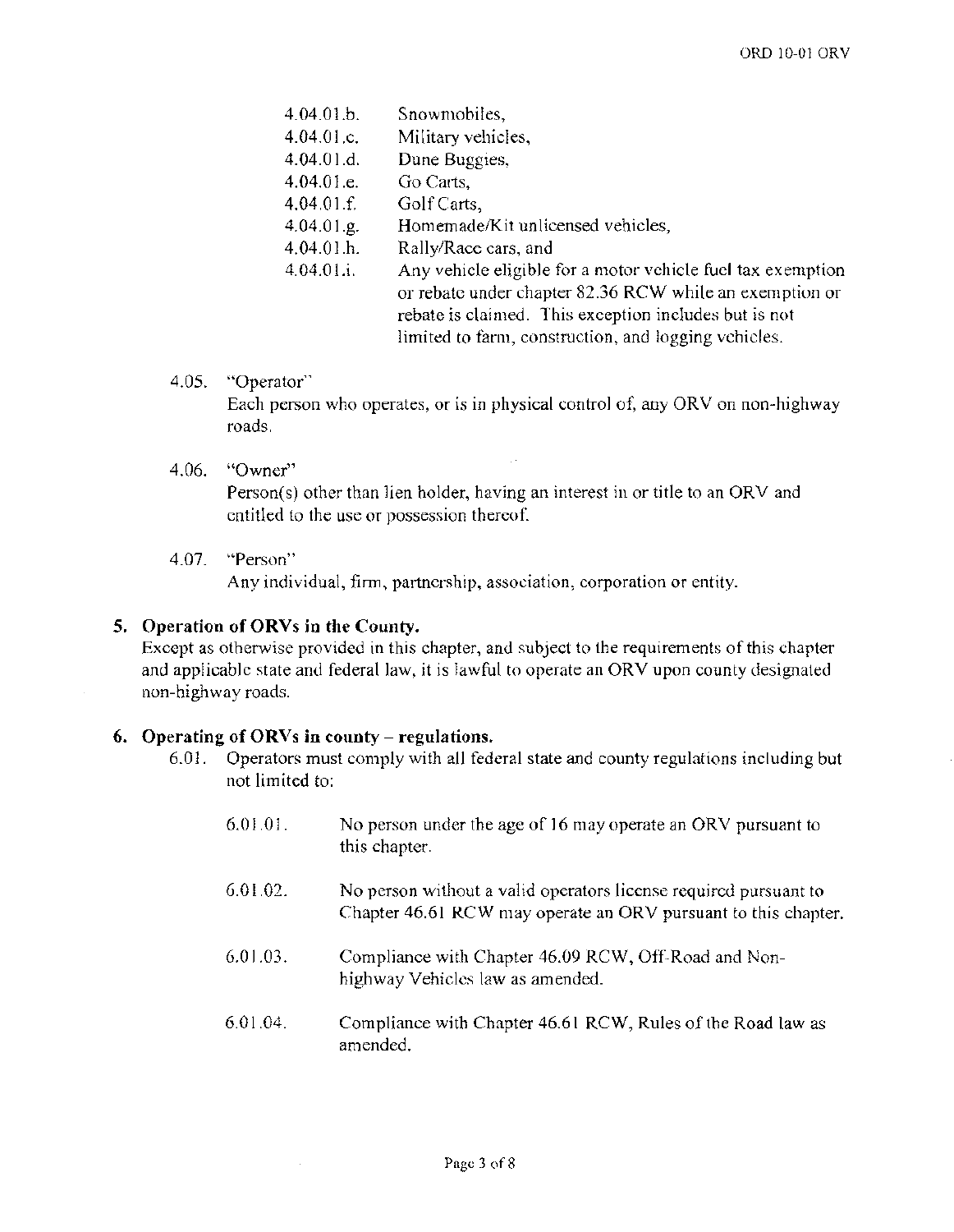- 6.01.05. No person shall operate any ORV in such a manner as to endanger the property of another;
- 6.01.06. No person shall use any ORV without a lighted headlight and taillight;
- 6.01.07. No person shall use any ORV without an adequate braking device;
- 6.01.08. No person shall use any ORV without a spark arrester approved by the department of natural resources;
- 6.01.09. No person shall use any ORV without an adequate, and operating, muffling device which effectively limits vehicle noise to no more than eighty-six decibels on the "A" scale at fifty feet as measured by the Society of Automotive Engineers (SAE) test procedure J 331 a, except that a maximum noise level of one hundred and five decibels on the "A" scale at a distance of twenty inches from the exhaust outlet shall be an acceptable substitute in lieu of the Society of Automotive Engineers test procedure J 331a when measured:
	- 6.01.09.a. At a forty-five degree angle at a distance of twenty inches from the exhaust outlet;
	- 6.01.09.b. With the vehicle stationary and the engine running at a steady speed equal to one-half of the manufacturer's maximum allowable ("red line") engine speed or where the manufacturer's maximum allowable engine speed is not known the test speed in revolutions per minute calculated as sixty percent of the speed at which maximum horsepower is developed; and
	- 6.01.09.c. With the microphone placed ten inches from the side of the vehicle, one-half between the lowest part of the vehicle body and the ground plane, and in the same lateral plane as the rearmost exhaust outlet where the outlet of the exhaust pipe is under the vehicle;
- 6.01.10 No person shall operate on an ORV without at least one mirror located to reflect to the Operator a view of the roadway for a distance of at least two hundred feet (200") to the rear of the ATV.
- 6.01.11 No person shall operate or ride on an ORV on a non-highway road without wearing upon his or her head a motorcycle helmet fastened securely while in motion, unless the ORV is equipped with seat belts and roll bars or an enclosed passenger compartment. For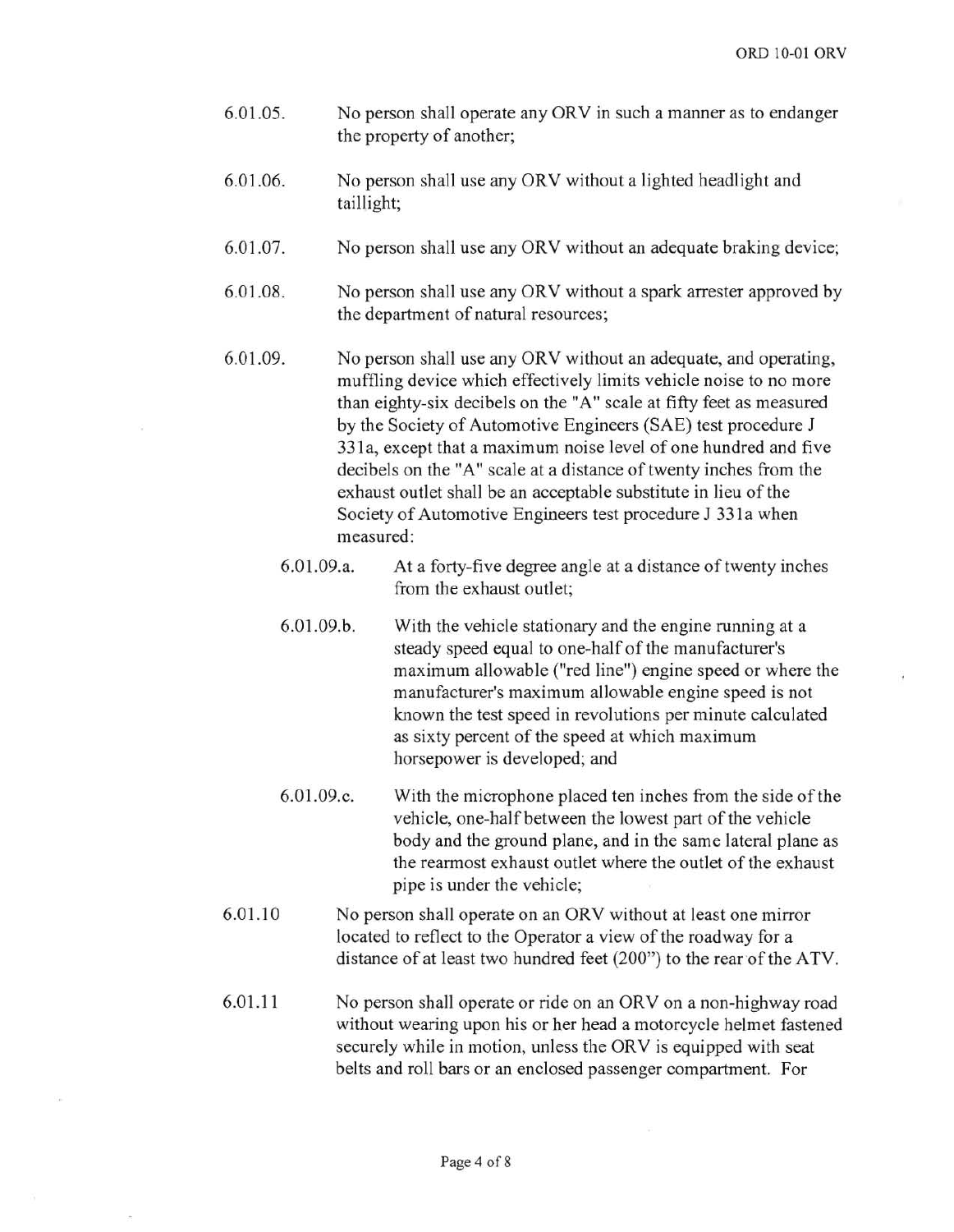purposes of this section, "motorcycle helmet" has the same meaning as provided in RCW 46.37.530 as amended.

- 6.01.12. No person shall use any ORV on the shoulder or inside bank or slope of any highway, or upon the median of any divided highway;
- 6.01.13. No person shall use any ORV in any area or in such a manner so as to unreasonably expose the underlying soil, or to create an erosion condition, or to injure, damage, or destroy trees, growing crops, or other vegetation;
- $6.01.14.$  No person shall use any ORV on any non-highway road which is restricted to pedestrian or animal travel;
- 6.01.15. No person shall use any ORV on any non-highway road in such a way as to run down or harass any wildlife or animal, nor carry, transport, or convey any loaded weapon in or upon, nor hunt from, any ORV vehicle except by permit issued by the director of fish and wildlife under RCW 77.32.237; provided that is shall not be unlawful to carry, transport, or convey a loaded pistol in or upon an  $ORV$  if the person complies with the terms and conditions of chapter 9.41 RCW.
- 6.01.16. No person shall use any ORV on any non-highway road within  $100$ feet of an occupied residence between the hours of 10:00 p.m. and 6:00 a.m. unless use is agricultural use as defined in
- $6.01.17.$  Compliance with the following speed restrictions:
	- $6.01.17$ .a. Maximum speed limit for an ORV on non-highway roads shall be 35 MPH or the posted speed limit whichever is lower.
	- 6.01.17.b. Maximum speed limit for an ORV when approaching livestock, horses, horseback riders, horses being driven or horse drawn carts, wagons or any other conveyance that involves livestock or horses shall be 10 MPH.
	- 6.0L17.c. When a person operating an ORV when approaching pedestrians or bicyclists shall be 5 MPH or less if necessary for the safety of the pedestrian or bicyclist.
	- $6.01.17.d.$ Maximum speed limit for an ORV when passing within 100 feet of an occupied dwelling on a dirt or gravel road shall be 10 MPH.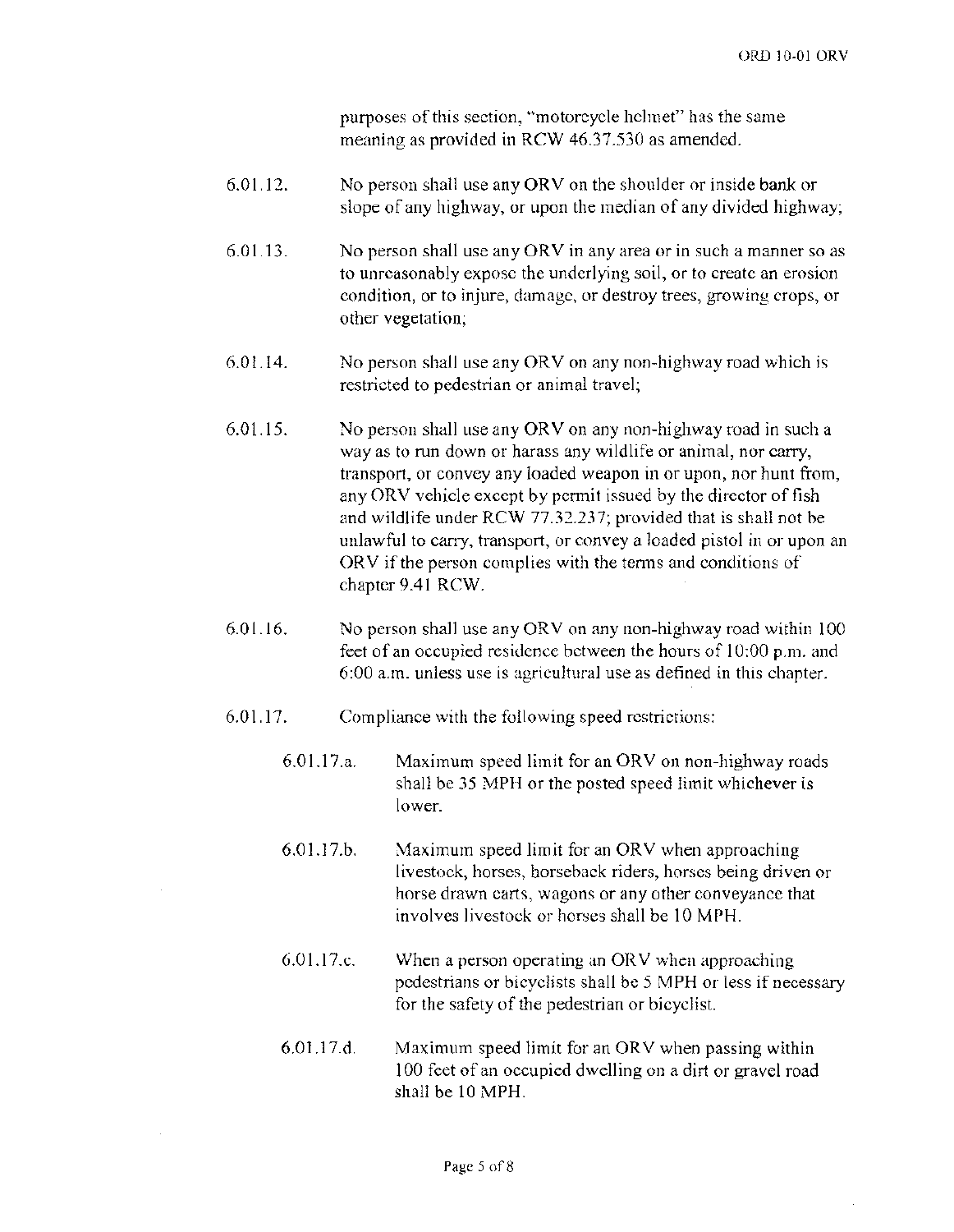- $6.01.17$ .e. When another vehicle is overtaking an ORV, the Operator must reduce his or her speed to 10 MPH, allow the vehicle to pass and accelerate only when can be done safely.
- $6.01.18$ . Compliance with the following rules of the road:
	- 6.01.1S.a. Operate ORVs only on the right side of the non-highway road.
	- 6.01.1S.b. Operate ORVs, at all times possible, when safe, with right side wheel(s) on the right shoulder of the road;
	- 6.01.1S.c. Operate ORVs, at all times possible, on the far right side of the lane of travel.
	- 6.01.1S.d. When crossing another non-highway road, highway or other road or cross only at a 90-degree angle to the center of the road being crossed.
	- $6.01.18.e.$ Yield to all other traffic while crossing non-highway roads, highways, or other streets, roads or ways.
	- 6.01.1S.£ When being overtaken by other traffic, reduce speed to 10 MPH and move as far right as safely possible to allow other traffic to
	- 6.01.1S.g. When operating with one or more other ORV operators, operators shall not travel side-by-side but shall travel in a uniform line.
	- 6.01.IS.h. When operating with one or more other Operators, maintain enough space between other Operators to allow for passing vehicle to safely move into lane between ORV Operators.
	- 6.01.1S,i. Utilize hand signals for turning and/or stopping when the  $ORV$  is not equipped with illuminated turn signals and/or brake light.
- 7. Trespass. It is unlawful to operate an ORV upon a private road if the road owner has not authorized the use of ORVs. Trespass is punishable pursuant to applicable trespass laws in Chapter 9A.52 RCW.
- 8. Reckless driving, driving under the influence, vehicular homicide and assault. To operate an ORV on a non-highway road recklessly, while under the influence of intoxicating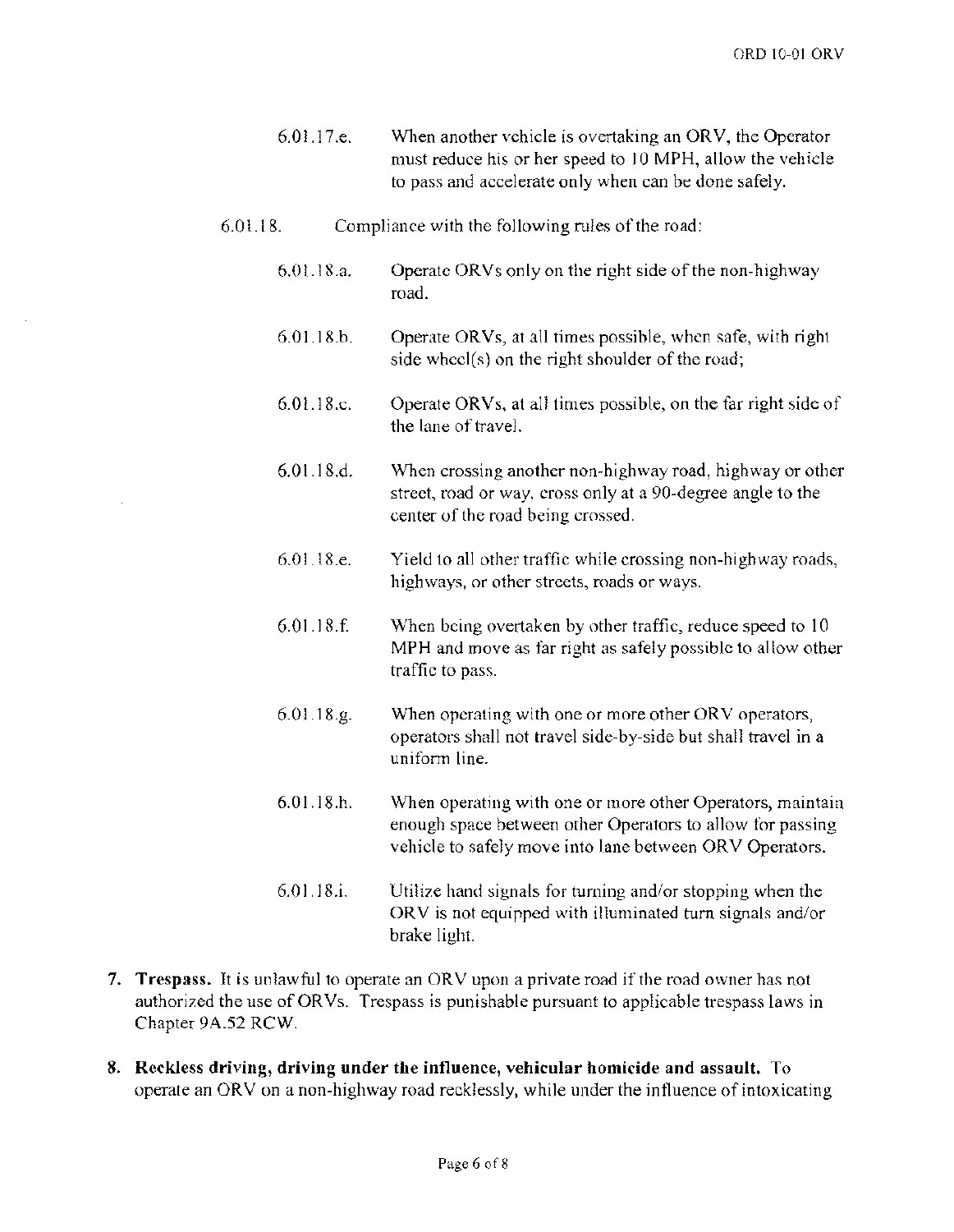liquor or any drug, with disregard to the safety of others, or negligently and while endangering or likely endangering any person or property and is punishable pursuant to applicable laws in Chapter 46.61 RCW.

#### **9. ParentiLegal Guardian Obligations.**

No parent or legal guardian shall permit their child or dependant to operate or ride on any ORV in violation of this chapter. Violation of this provision is a traffic infraction punishable pursuant to section 9.02. herein.

#### **10. Penalties and enforcement.**

- 10.0 I. Any person found to be in violation of any provision of this chapter is guilty of a traffic infraction, unless such other, stricter, penalty is prescribed by another state and/or county regulation.
- 10.02. Unless stated otherwise, a traffic infraction issued pursuant to this ordinance is punishable by a fine not less than \$ or more than \$500. Any misdemeanor, gross misdemeanor or felony offense shall be punishable pursuant to the applicable state criminal law, Chapter 9.94A RCW.
- 10.03. In addition to any penalty provided for in this chapter, the Owner and/or Operator of any ORV found to have violated any provision of this chapter may be liable to a landowner for any damage to property or injury to persons or livestock. Any injured person, owner of property or livestock that is damaged may recover double damages, as well as costs, expenses and reasonable attorney's fees.
- 10.04. The Columbia County Sheriff's Office is authorized to promulgate policies and procedures to enforce this ordinance.

#### **11. Designated non-highway roads.**

- 11.0 I. The County shall designate the non-highway roads as the only permissible areas for ORV usage within the county limits. The County is authorized to promulgate rules for designation and undesignation of non-highway roads for ORV usage.
- 11.02. The County may undesignated non-highway roads for ORV usage at any time and without notice to the public.
- 11.03. The County shall post all designated non-highway roads for ORV usage on the County maintained website. The pubic is encouraged to review the non-highway designations prior to operating ORVs on a non-highway road.

#### **12. Agricultural use of ORVs.**

- 12.01 Operators using ORVs solely for agricultural use are required to comply with this ordinance.
- 12.02 Operators using ORVs solely for agricultural use may operate ORVs on nondesignated non-highway roads only
	- 12.02.01 By permit pursuant to ordinance #09-05.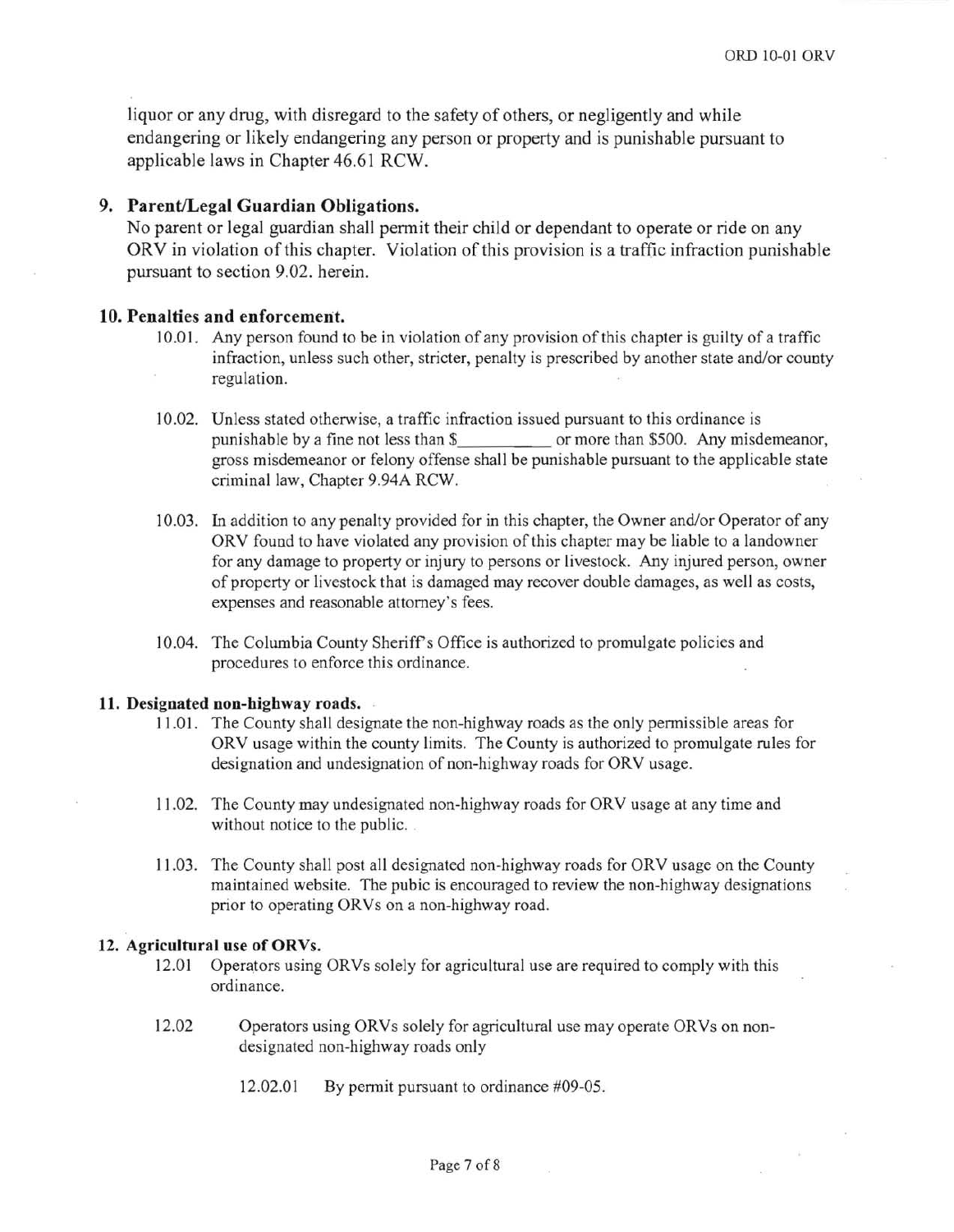- 12.02.02. within a radius of fifteen miles: 12.02.02.a of the rural/agricultural land where the ORV is used.
	- 12.02.02.b of where the ORV is usually stored or garaged.
	- 12.02.02.c. of where fann vehicles, tractors, trailers and/or implements regularly used are regularly stored, garaged or used.
- 12.02.02. for temporary livestock/animal herding in association with agricultura1 use.
- 12.02.03 for temporary location or relocation of farm trailers and/or implements used for agricultural use.
- 13. Severability. If any section, subsection, paragraph, sentence, clause or phrase of this Ordinance is declared unconstitutional or invalid for any reason, such decision shall not affect the validity of the other remaining parts which shall remain in full force and effect.
- 14. Effective Date. This Ordinance shall become effective from and after its passage by the Board of County Commissioners.

## NOW, THEREFORE, BE IT HEREBY ORDAINED

Dated this  $2\ell$  day of  $\sqrt{\rho \ln 1}$ , 2010.

airman of the Board

ommissioner

dissioner

Attest he minis minister

of the Board  $\int$   $\alpha$   $\downarrow$   $\uparrow$   $\alpha$   $\downarrow$   $\downarrow$   $\downarrow$   $\downarrow$   $\downarrow$   $\downarrow$   $\downarrow$   $\downarrow$   $\downarrow$   $\downarrow$   $\downarrow$   $\downarrow$   $\downarrow$   $\downarrow$   $\downarrow$   $\downarrow$   $\downarrow$   $\downarrow$   $\downarrow$   $\downarrow$   $\downarrow$   $\downarrow$   $\downarrow$   $\downarrow$   $\downarrow$   $\downarrow$   $\downarrow$   $\downarrow$   $\downarrow$   $\downarrow$  Commissioners of Columbia County, Washington

Approved as to form:

Prosecutor, Columbia County